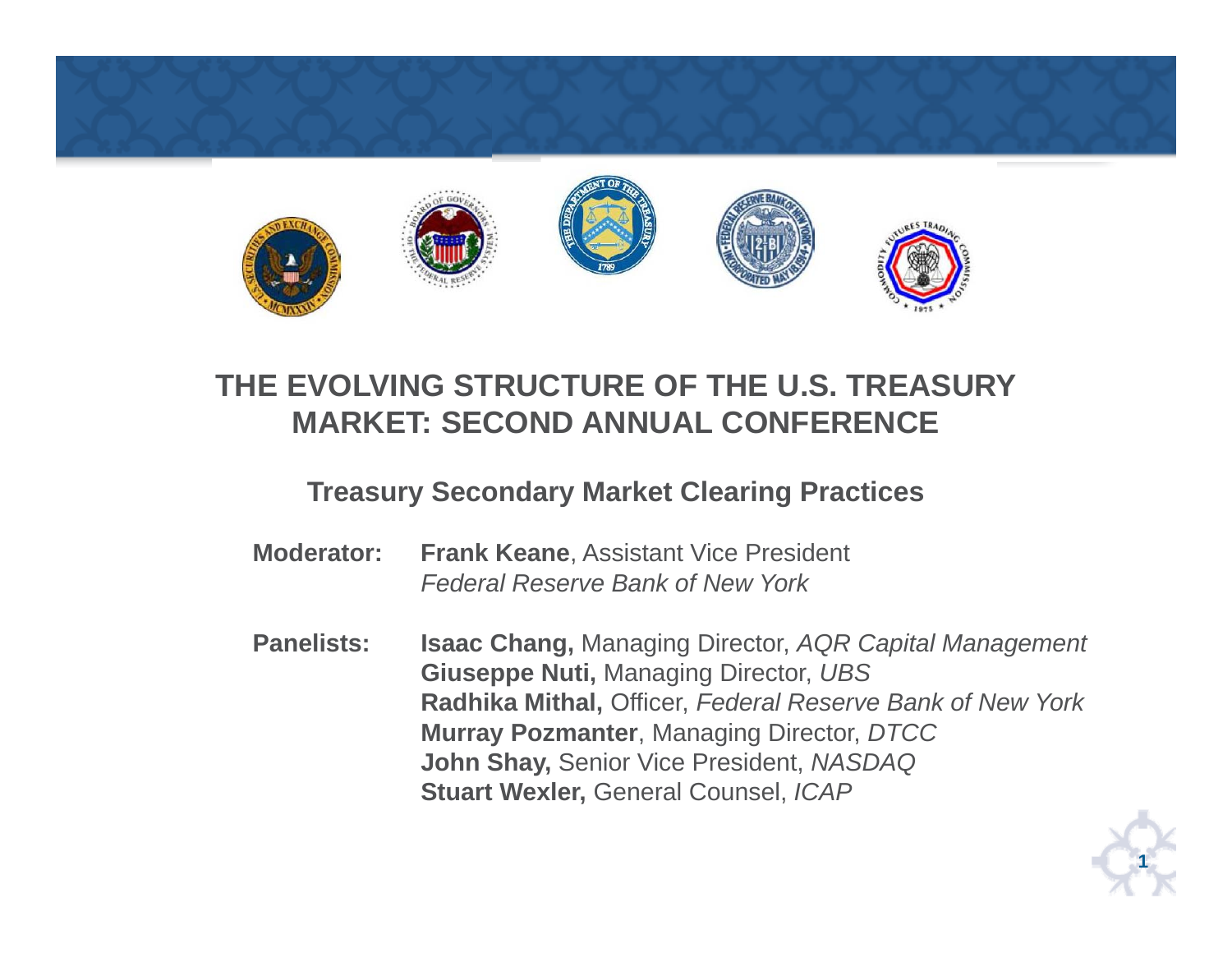### **Stylized Clearance Flows for IDB Treasury Trading**



<sup>1</sup> Size of the figures roughly indicates relative share of activity in 2014.

<sup>2</sup> The vast majority of IDB trading today occurs across two platforms. The number and identity of the IDBs may shift in the future. The IDBs are members of the CCP and bilaterally clear with non-CCP platform users or allow these platform users to use clearing firms that are CCP members to facilitate clearance. In either case the IDBs retain the credit risk of its platform users. For trades between two CCP netting members clearance moves directly to the CCP.

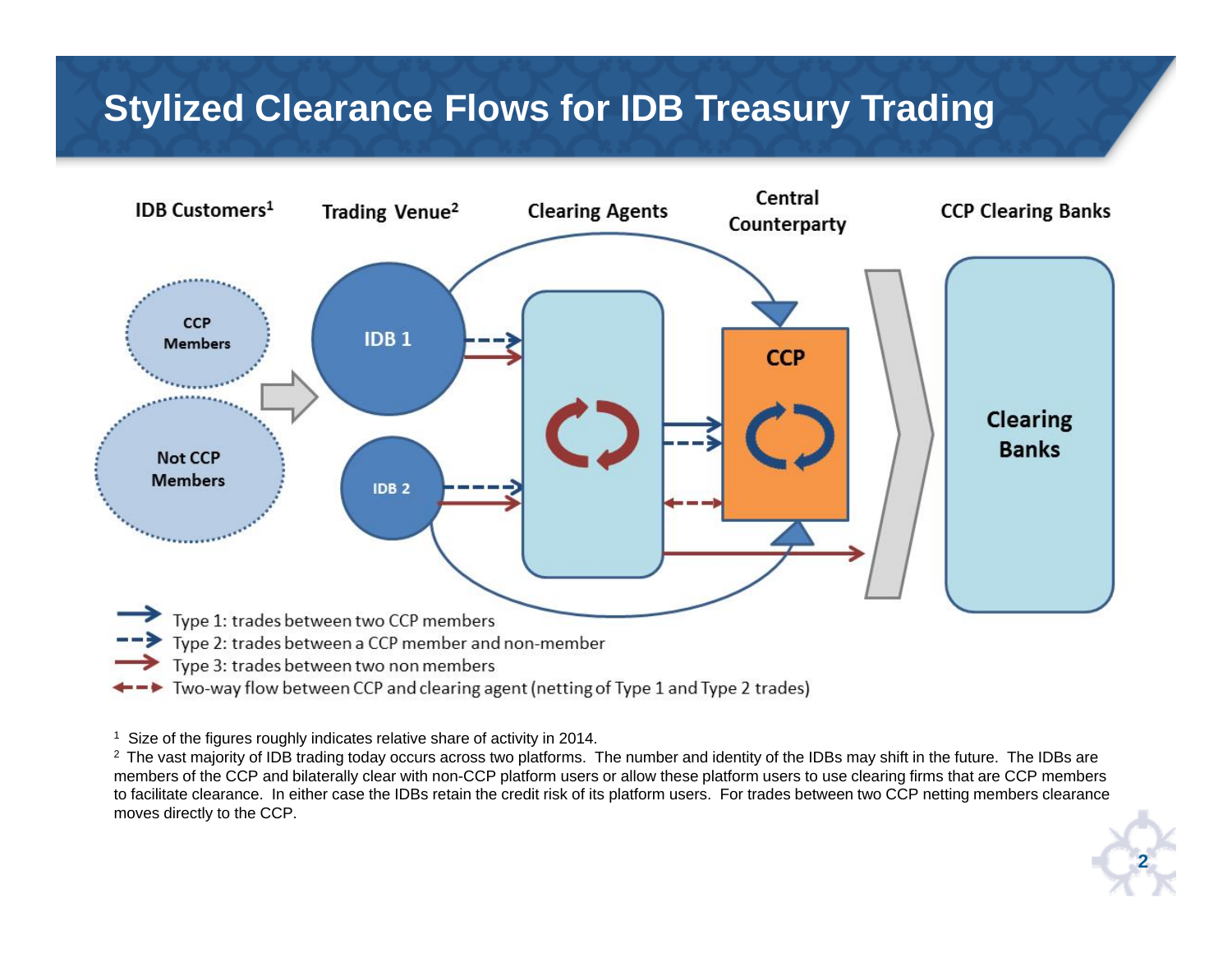# **Counterparty Risk Management**

### *Discussion Questions*

- Are margin practices for both centrally cleared and bilaterally cleared transactions sufficient?
- Are there opportunities to improve margin practices?
- Is there a need to supplement margin with other forms of risk mitigation to protect against counterparty risk?
- What are the best ways to risk manage potential exposures related to automated trading, particularly intraday risks associated with high speed trading?

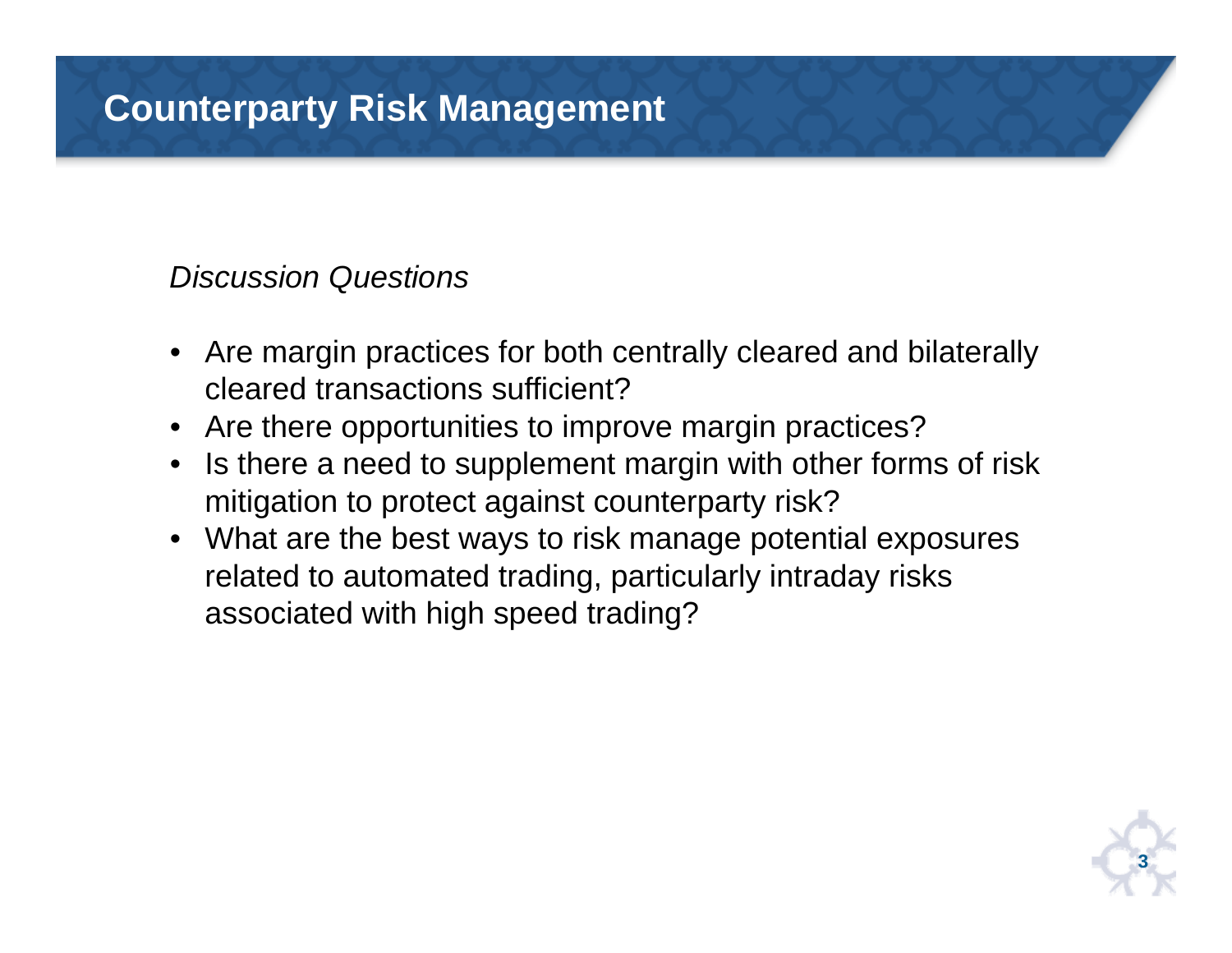## **Growth in Decentralized Clearing**

### *Discussion Questions*

- • How visible is activity of large IDB platform users to the CCP? What are implications for CCP risk management?
- $\bullet$  How do IDB platforms manage intraday exposures? Are potential exposures across multiple platforms captured?
- • Any comments on uniformity of risk management across market venues?
- $\bullet$ Any comments on collateral efficiency?
- • Does decentralized clearing add to aggregate counterparty risk?